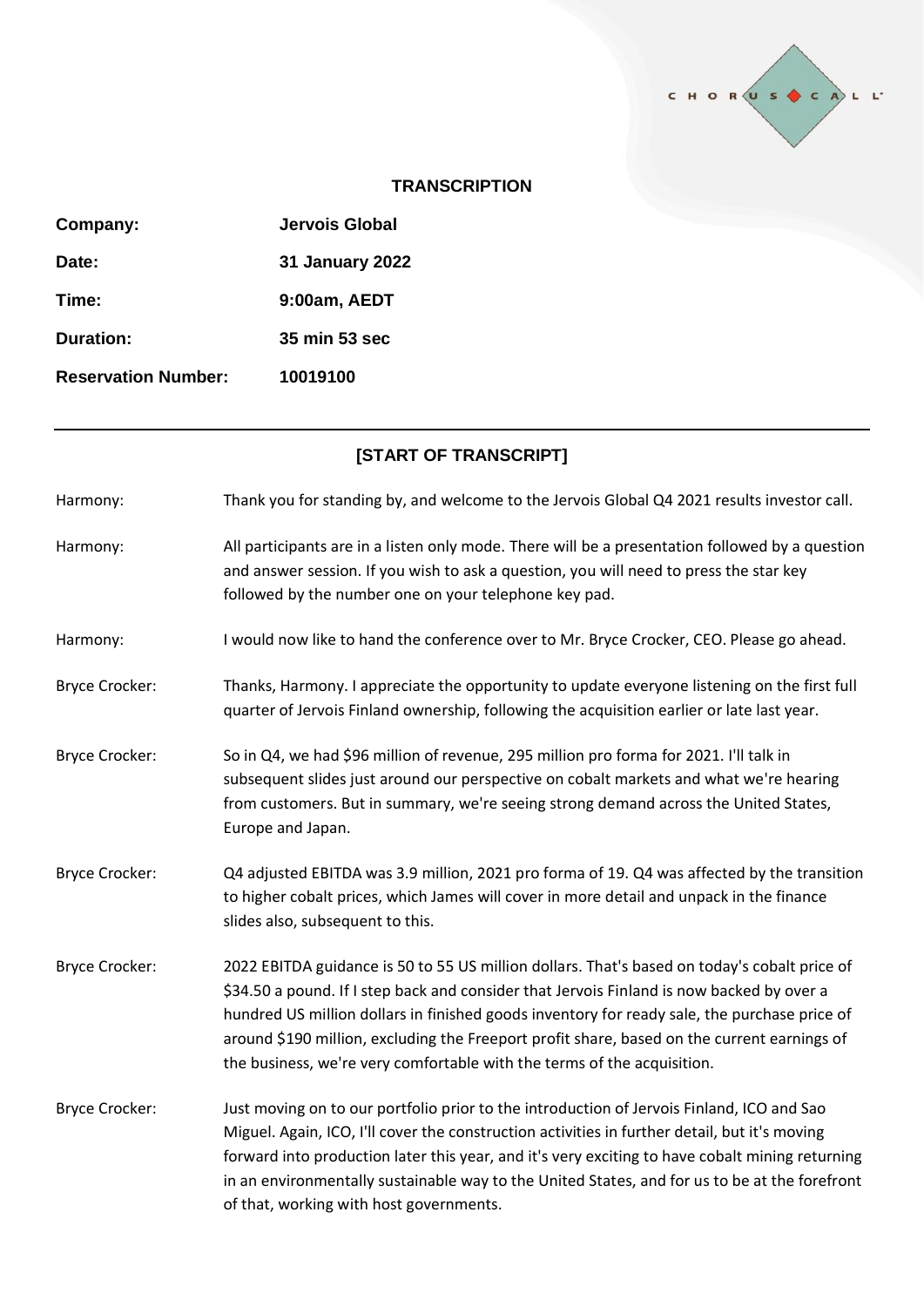

- Bryce Crocker: Sao Miguel Paulista, we're advancing a small POX to cater for the cobalt concentrate from ICO. Again, we'll talk around that further in the presentation, and just to summarise on the Jervois corporate side, which obviously James will go into much more detail.
- Bryce Crocker: The ICO bond drawdown is expected during Q1. The Mercuria standby working capital facility, it's providing important flexibility to accommodate the rise in cobalt prices which we are seeing, and we finished the year with just under US \$50 million in cash at year end.
- Bryce Crocker: If you can turn to the next slide on page five, six. I guess just stepping back on the market, how we look at the market is really, as you're aware, we have three key customer segments, chemicals, catalysts, ceramics, powder metallurgy and batteries, and the way the commercial team looks to optimise the allocation of the book is really to obviously optimise margin and maintain a strong, diverse sales book amongst those customer bases. If we look in Q4, the sales strongest quarter from a revenue perspective since 2018, and obviously we're very comfortable with where we're seeing the market moving and in 2022 was a strong contracting year.
- Bryce Crocker: If you move on to slide seven please, just to unpack the segments in more detail. So if you look on the chemicals, catalysts, ceramics side, GTL catalyst is strong.
- Bryce Crocker: The commercial team we're seeing strong buying interest from customers across the coating tyre sector. Cobalt oxide, a product into ceramics, it's had a modest start for 2022. One of the reasons is the higher gas prices, which many of you would be familiar with, particularly in Europe, which producers are absorbing, which is causing them to ease the furnace activity across the first quarter and rotate that towards later in the year, when there's an expectation that gas prices could moderate.
- Bryce Crocker: Oil and gas is strong again. No surprises for those of you on this call that are exposed to the energy sector. The CapEx into the oil and gas industry is rising. Catalyst change out also increasing. And when oil prices are low, typically there's a delay of capital, and we're starting to see some of that catch up coming through the business now, which is really positive.
- Bryce Crocker: The hydroxide business also strong across specialty chemicals, coatings, et cetera. And again, many of you would also follow the copper industry, and copper electrowinning is, as you would imagine in this kind of copper environment, that we're seeing strong demand in that space.
- Bryce Crocker: On the powder metallurgy side, start of the year went very well. January's exceeding forecast. Automotive continues to lag. So some of the semiconductor impacts that we alluded to at the last quarter, they continue to affect the supply chain on the automotive side. Oil and gas, powder products also go into the oil and gas sector and obviously oil and gas, as I said, strong. Mining, general engineering, also steady. And on the powder metallurgy side, I think something that we're optimistic around is aerospace. Obviously it's been a difficult sector for a number of years, but with the worst of the COVID pandemic,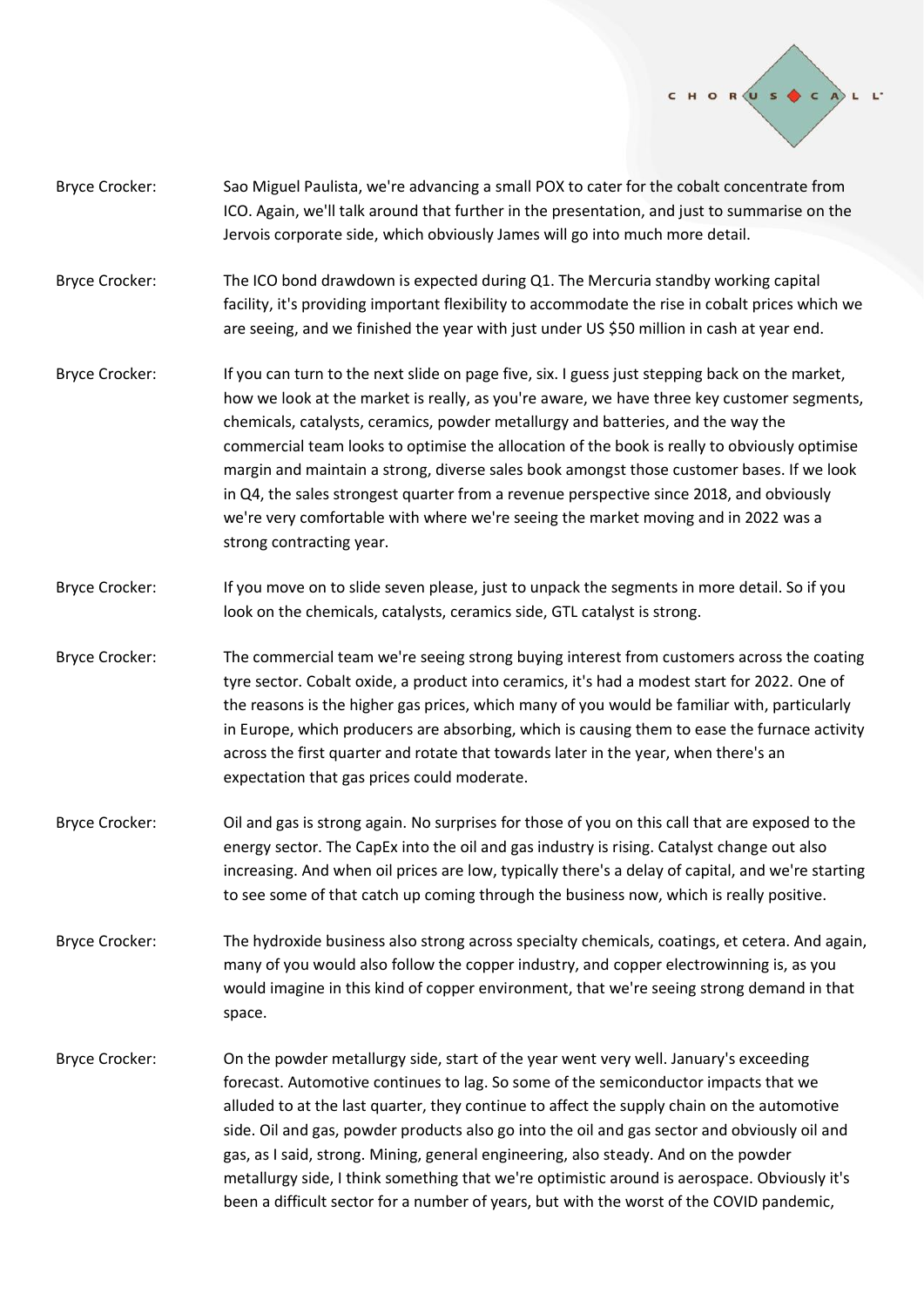

hopefully behind us now, well and truly, I think that the pick up in aerospace and parts will flow through into cobalt in a meaningful way in years to come.

Bryce Crocker: And finally, on the battery side, I guess the demand for cobalt usage in batteries, certainly in North America really it's in its infancy. The visible demand and the inbounds we're receiving from OEMs is in the years to come. European battery demand's obviously running ahead of North America, particularly with some of the openings of some of the major plants towards the latter part of this year. The commercial team, we are seeing significant increase in inbounds from OEMs and others, talking to us about units from each of Idaho, Sao Miguel and obviously Jervois Finland, given that they're the sales that we have available today.

- Bryce Crocker: The early signs of demand from the battery sector, it is growing. It's impacting book allocations and premiums. In terms of our battery exposure year on year, we expect it to be essentially flat and that's purposeful, I guess. The way that we look at the battery market is really to access it on a selective basis. Obviously, the impact on the market overall from batteries is increasingly important. It's a major draw on units, and you're seeing that affect sales terms into our traditional industries. So the battery is clearly an important end use for us and will be in the future, and certainly the early signs that we're seeing, and how that's flowing through the book and with regard to demand. And certainly, you're seeing that in the cobalt price and the cobalt demand as well.
- Bryce Crocker: The outlook's strong and battery growth overall is starting to have a significant impact on the market, and arguably obviously, the demand is only likely to rise quite sharply from year to come, particularly when you look at lead times in China for EVs. Consumers have a six month wait. Many of you, again, would've seen the F150 wait times. So clearly we don't expect EVs to rise by the same extent they did in 2021, where you essentially saw doubling of EV production. That mathematically cannot happen again. But certainly many of the analysts are forecasting 60, 70% growth on a big number in 2021. So we're in an exciting space there.
- Bryce Crocker: I'll turn over to slide eight, and I'll pass across to James for him to start to run through the financials.

James May: Yeah, thanks Bryce.

James May: And so turning to Jervois Finland financial performance, as the chart indicates, it's been a very strong quarter for revenue, overall, a 26% growth in revenue, quarter on quarter. And when you look back through recent years, it's the strongest quarterly revenue performance since Q3 2018 on a pro forma basis. However, of note in the quarter, are a number of transitional factors really associated with the sharp increase we've seen in market cobalt prices in the quarter, and those impacts do have an effect on how we report EBITDA. And I'll just go on to talk about three of those factors.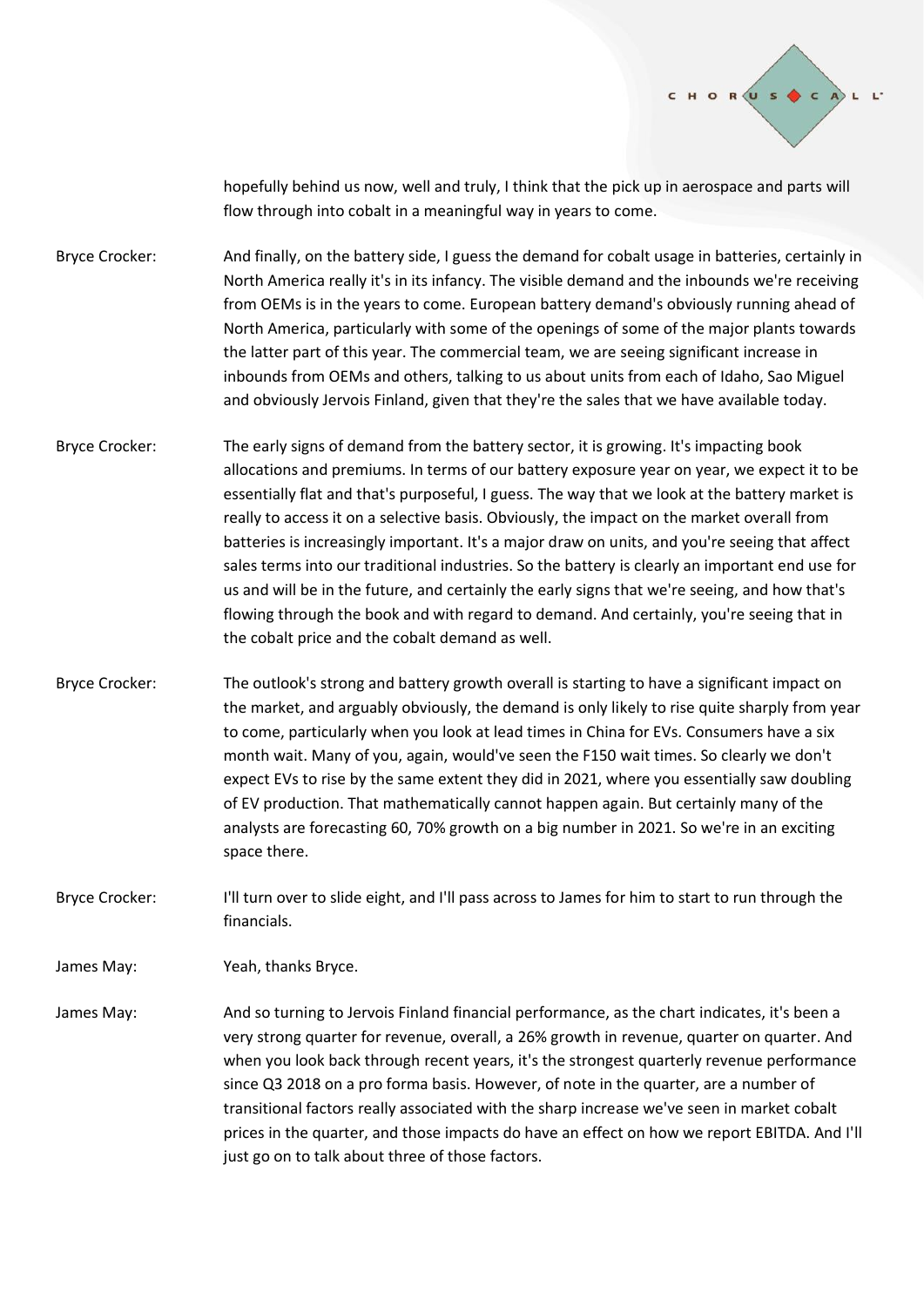

- James May: Firstly, in terms of revenue, we do have a contracting model where a proportion of our sales are consistently priced according to the prior month's quoted cobalt price. And what that means
- James May: There's a lack of effect in terms of revenue. So where price rises sharply, you will inevitably, in a given quarter, generate a lower overall revenue number than if you have the equivalent quarter average price. And conversely, the same phenomenon would happen in a falling market that would positively impact EBITDA. The second factor on the cost side, it's the mark-to-market of open purchase volumes, really to manage our price exposures in the business and ensure that we can roughly match the price exposure for purchased cobalt hydroxide units for the equivalent sale of the refined cobalt units once it's sold into markets.
- James May: What we have is a number of a cobalt hydroxide purchase contracts that are priced according to months subsequent to the current month. And what that means from an accounting perspective, once you have these to the open or unsettled volumes each month end, you're marking to market those open volumes and the consequence of that in a rising market is a revaluation adjustment that negatively impacts EBITDA. Now for both of these factors, both on revenue and costs, we have included additional illustrative modelling guidance on slide 17 which can further guide to how this works in terms of mechanics.
- James May: The final factor to talk about is supplier shipment delays. We did have supplier shipment delays from a long term supplier in the quarter and the impact of that was a requirement to step into the spot market and purchase some additional volume of higher priced cobalt hydroxide. But notably, whilst that adversely impacted EBITDA in the quarter, that lower price material will be moved into 2022. So it's not lost material, it will be recouped in subsequent quarters.
- James May: So I think overall, what we've seen is a sharp increase in the co-op price. Obviously that's setting the stage for a strong 2022. We've got a very good underlying operating performance of the plant in terms of efficiency, reliability, all key operational metrics are in line with internal targets. So whilst we have seen these factors that obviously impacted [inaudible 00:11:25] quarter, we're very confident that we're setting a strong stage for 2022. I just turned to page nine and talk a little bit further around Jervois Finland, both the comparison to the prior 2021 guidance that we issued at the time of the equity raise back in July and also to talk about our guidance for 2022.
- James May: So you can see looking back to the guidance we issued in 2021 in July, we guided the market to an overall EBITDA of 20 million. We are slightly adverse to that and that's strictly due to the reasons we just described on the prior page. Of note, also, you'll see here, we are favourable in terms of sales volumes and revenue and on capital expenditure and that's really a function of a good quality business and that confidence we have in both the business and the market outlook really as we continue to take business forward under Jervois ownership in Q4 and into 2022.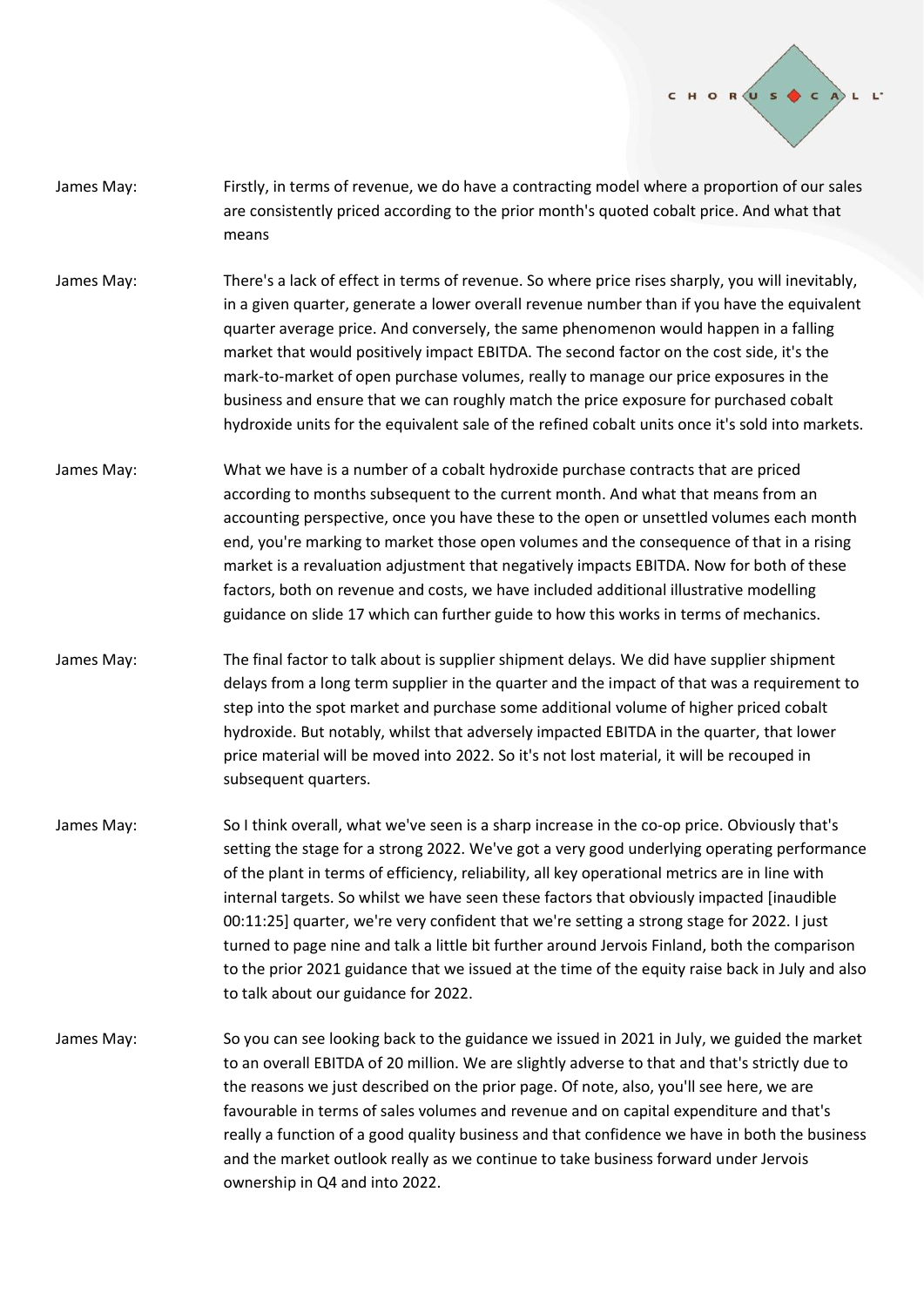

- James May: And so with 2022 guidance, we are guiding towards a EBITDA range for the year, of \$50-55 million and that's based on a current spot cobalt price of \$34.50, a current cobalt hydroxide payable indicator and approximately six percent, year on year sales volume growth. Importantly to note that guidance does assume constant prices throughout the year. And if we do see quarter to quarter price volatility up or down this year, and that will obviously have an impact in terms of the outcome against that headline guidance number.
- James May: So just adding briefly to page 10 on working capital, the business does now have, as Russ referred to at the outset, approximately a hundred million US of final product inventory, and really that's in the context of arising cobalt price and that \$8 per pan increase in the cobalt price we saw in the quarter. It's really underpinned a increase in working capital around \$21 million in the period. That working capital has been funded through drawdown on the Mercuria working capital facility that we previously announced in October, we initiated two drawdowns in the quarter, one for 32.5 Million in November and an additional drawdown for 25 million in December. And those funds go towards funding that higher working capital need in a high price environment. We will still use some of that to fund other group activities. And importantly, we're retaining a chunk of that cash on the balance sheet to provide flexibility for Q1 2022. And look from there, I'll hand back to Bryce on page 12 to talk about ICO
- Bryce Crocker: Thanks, James. Again, Idaho been really exciting looking forward to getting back to site again next week. So you would've seen from the overhead photograph, significant progress. So it's still frames are going up, they're in good shape. The Orbin's being lifted now in terms of the crushing building, where about a week away from it being fully enclosed Concentrator building will be closed by the end of February. January was an exceptional month, the weather was good, very productive month, which means that the updated capital guidance we provided in December, the team's on track with that. In terms of on the surface portal bench, it's going well, again you'll be able to see that from the overhead aerial photographs that we've released recently. TWSF again, progressing is planned. And most encouragingly on the mine, it's going well. So we're continuing to gain ground. SMD, our mining contractor, they're obtaining good footage, the West Portal's now about 500 feet in, East 300.
- Bryce Crocker: We also put out an announcement today. We are obviously going to drill. By the end of February, we'll have drills underground. As the initial drilling will be infill, and we're looking to position drills underground as we advance to south [inaudible 00:15:42] spiral, there's potential to get resource expansions from underground locations. And from the surface later in the year, we're looking for the section of the Northern part of the deposit, where we can't reach from underground. There'll be surface drilling land for later in the year. Again, focused on resource expansion. So Idaho on track for commercial production by the end of the year. We move on to the next slide with regard to Sao Miguel, well, there're photographs on slide 13, which the audience can review in their own time. If you move on to slide 14 for Sao Miguel Paulista. So the feasibility study with the Sanco continues.
- Bryce Crocker: The larger POX, the lead time was incompatible with the way that we were prepared to manage the ICO cobalt concentrate in terms of processing in Brazil. So we made a decision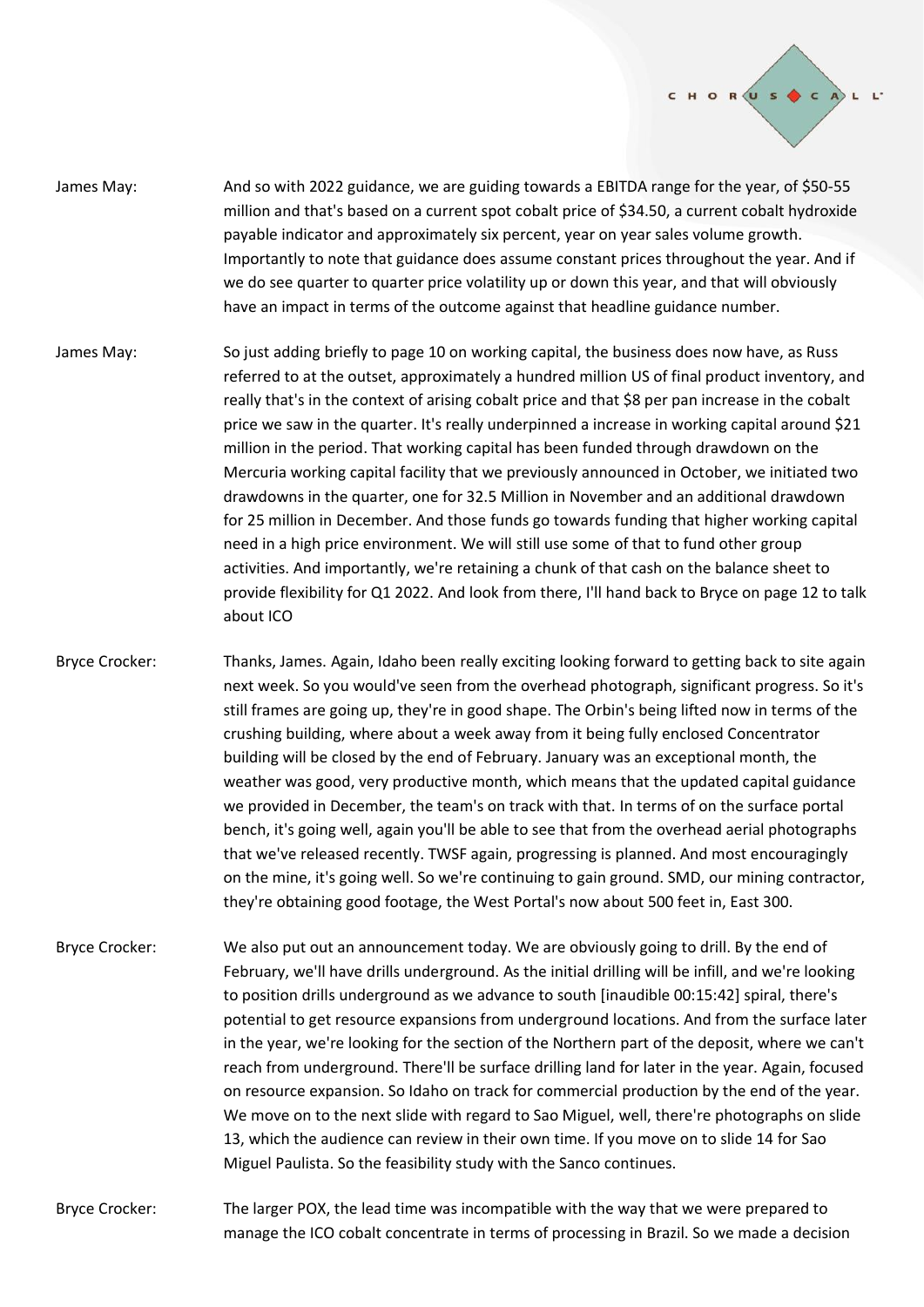

to continue, obviously with the larger autoclave, which would be dedicated to nickel concentrate, putting in a small POX, to handle the ICO concentrated in an accelerated matter to retain the commissioning schedule, Q2 2023, and the reopen of the facility. We've been interacting with customers and talking around products, whether we switch to a sulphate, whether we stay with a cathode. Where we sit today, I believe that the Cathode on the nickel side is a more sensible product. It's lower capital, shorter restart, lead times. And obviously again, many of you would follow the nickel market. Nickel premium are flying. I think electrolytic nickel right now it's rating at probably 300-400 bucks a time for full plate and bricks premium in the US right now, which was the traditional market, up to \$2,000 a can over LME. So very strong nickel market over and above the baseline price but you'd also be following on the LME. So we believe that Miguel's timing it well. We can switch to nickel sulphate. The discussions with partners and customers, obviously they're ongoing. And in the event that there's a strong preference from customers switch to sulphate, that option will remain available through the BFS. We anticipate closing

Bryce Crocker: The acquisition in Q2 2022. And I'll move on to 15 and pass you back to James to cover off the corporate in more detail.

- James May: Thanks Bryce. And look, as you can see in the chart here, we opened the fourth quarter with approximately \$31 million USD in cash. The EBITDA in aggregate we've, as you saw the positively bit off from Finland, that's partially offset by operating costs associated with our development assets and other activities. And then, the big cash moves in the quarter, change in working capital that we spoke about previously, we linked to that higher cobalt price environment, which overall is a net positive for the business, but obviously creates that temporary funding need for working capital. CapEx at ICO, as indicated, we spent approximately \$11.6 million USD in the quarter, which is the majority of our capital expenditure bucket.
- James May: And then you'll see a couple of smaller categories there for SMP and other items. And then the funding draw down that we've spoken about, really to bring us up to that overall closing cash balance of \$49.2 million USD at the end of December. And so, overall, we need to sort of take a step back. We've got a good amount of flexibility and a strong position coming into 2022. With that cash in our balance sheet, we partially utilised the material facility for the exact intended purpose, which was to provide the flexibility we required to adapt to a high cover price environment. And importantly, we continue to have the potential to increase that facility to \$150 million through the accordion feature of the facility that we'll further evaluate through this quarter. And then, in terms of the senior secure bond and the funding of ICO, as indicated the independent engineer has visited the site ahead of finalising the cost to complete test.
- James May: The facility is currently undrawn, but we do anticipate now completing the work to initiate the draw down of the senior bonds in the fourth quarter, sorry, in the first quarter this year, which will obviously unlock the required funding to see ICO through to completion. So overall, I think from a corporate and a finance perspective, it's really positive. We've got the flexibility we required to steer the business forward, adapt to the high cobalt price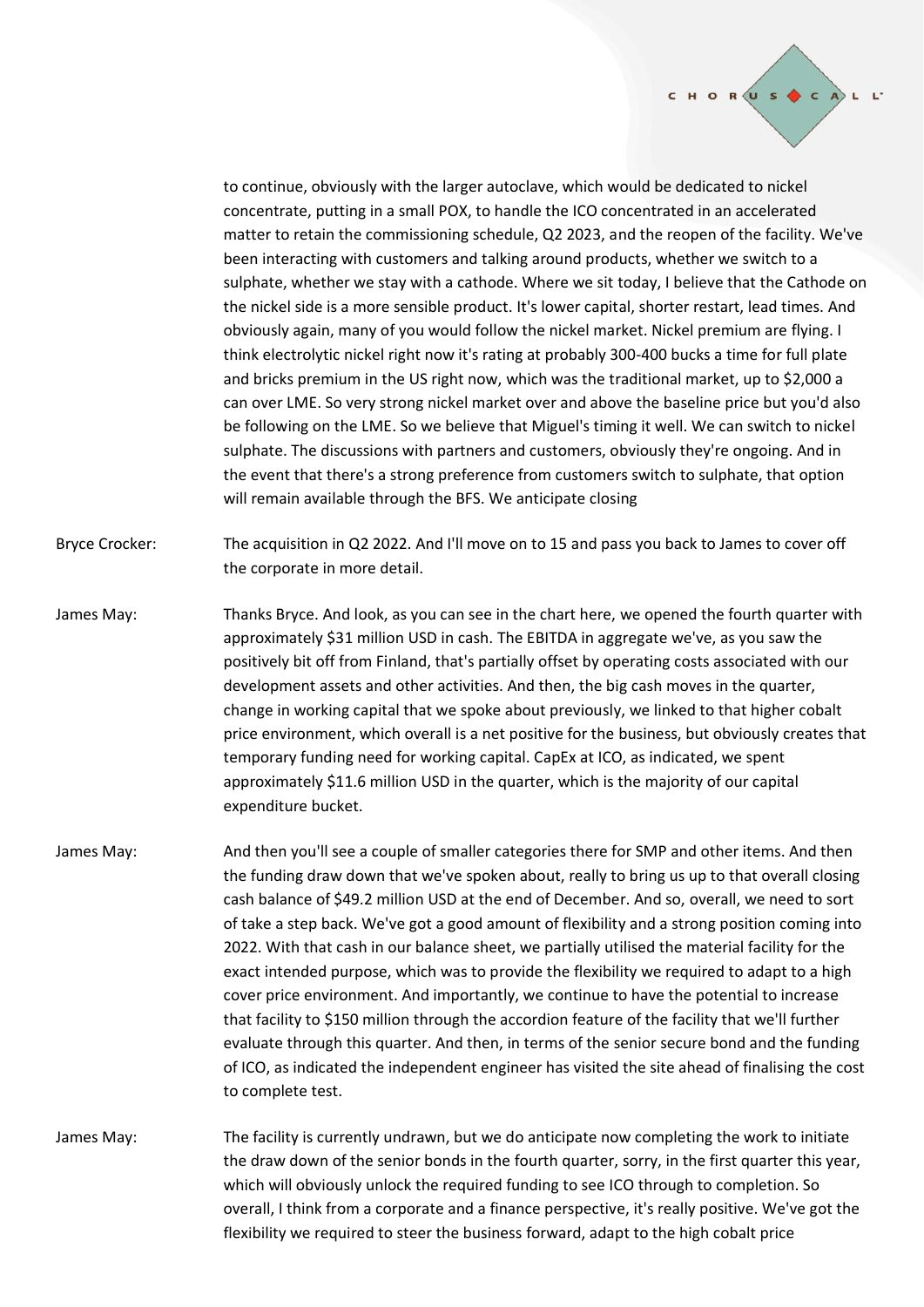

environment, and really be able to support a strong 2022 that we see ahead of us. Bryce, back now to you.

- Bryce Crocker: Thanks, James. No closing slides, so I guess just a couple of remarks, man. I believe the guidance relative, certainly when we were looking at the acquisition and valuation of the Freeport Cobalt at the time, now Jervois Finland, we didn't have a \$34.50 a pound cobalt price in January. So, the fact that we're there is ultimately a positive flow. And, I believe the guidance for this year, it's strong guidance relative to certainly where expectations were at the time of the acquisition. I see how I mentioned it, I mean, it's on track, it's exciting. Again, good political traction in both countries, both our host country Australia and the United States. And Sao Miguel pull this through again, I think restarting the only nickel and cobalt refinery in Brazil. Very competitive location. A commercial team is currently in Brazil, and I think that's going to be an opportunity for us to move ahead and really take advantage of the current nickel market, where we've got a degree of wind at our backs.
- Bryce Crocker: And so I'll pause on that, and perhaps just pass across the questions other than to say, there's a reason why the cobalt price is trading at \$34.50. You have some of those supply bottlenecks that you've seen out of Africa that James has alluded to. Clearly that's been, had some impact on Q4, but ultimately the way that that's flowing through physical at a time when the customer demand for cobalt is strong. Certainly, we see the output is being been positive for the rest of the year. And I'll close there and just open it up for question. Thanks, Harmony.
- Speaker 1: Thank you. If you wish to ask a question, please press \*1 on your telephone and wait for your name to be announced. If you wish to cancel your request, please press \*2. If you're on a speaker phone, please pick up the handset to ask your question. Your first question comes from Tim Huff from Canaccord. Please go ahead.
- Tim Huff: Hey guys. Thanks for the chance to ask a question. First one was just around your hedging position in Finland. Do you have any hedges at the moment there?
- Bryce Crocker: No.

Tim Huff: No, okay. And then...

- Bryce Crocker: We don't speculate. There's a priced component and an unpriced component of the book as it flows through for QP, which James articulated, but we don't hedge.
- Tim Huff: Excellent. Excellent. Then staying at Finland, what percentage of the cost base do you estimate to be your energy and power prices, and is it predominantly electricity or is there a gas component that's there?
- Bryce Crocker: I think unless James has the specific detail, I'll get back to you on those specific number. But, what I would say is we've obviously spent a lot of time looking at power, and you've obviously seen electricity prices rising very sharply across Europe. The facility is largely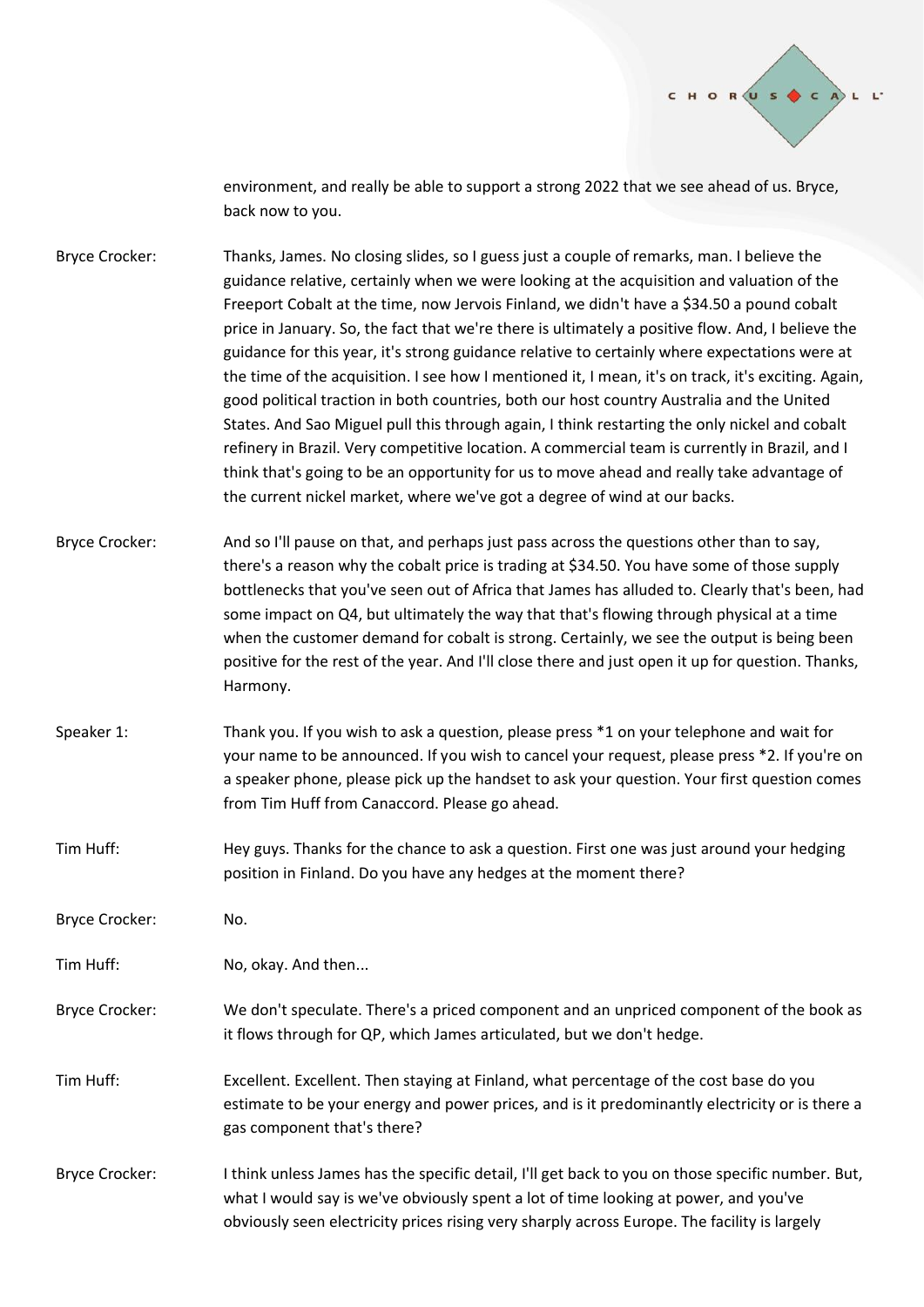

immune to that. The cost pressures that you're seeing across other industrial sites in Europe, they haven't flowed through and impacted the bottom line in the same way yet at Jervois Finland. The team's been doing a very good job of managing those. I've got an idea in terms of where the cost base is, but rather than just give you a number which may be inaccurate, I'll defer on that, unless James wishes to pick it up.

- James May: No, I think that's right. Let's take it offline.
- Tim Huff: Ithink moving over to ICO, I think you've got concentrate going towards SMP in Q2 2023. Up until that point, I guess, can you give us an idea of, do you have an offtake agreement for that concentrate, and how we should think about pay abilities?
- Bryce Crocker: The concentrate will be stockpiled, that's the base assumption. So, now clearly the commercial team retained the flexibility to sell it externally. The BFF, as you're aware, was published with a viability factor of 75. The recoveries in Sao Miguel Paulista that we've articulated previously, kind of historically, the facility ran into the low 90s. If it makes on paper, the base case would be, we would hold the concentrate and then sell. Essentially recover the greater value by processing internally. And so, that's what you should be assuming for now. So, the mine in Idaho will start in 2022. Concentrate, there's a logical logistical requirement as well as you can imagine, in terms of building up the material coming through, making sure we've got sufficient concentrate sitting in front of the facility in Brazil for it to restart. But the base assumptions today is that it won't be sold externally.
- Tim Huff: Yeah, excellent. And then, the smaller POX plant at SMP, does that change your sourcing strategy for nickel units? Because I think the largest POX you could go with nickel concentrates, just wondering how you're thinking of that?
- Bryce Crocker: No, large POX still nickel concentrates. What it does do is it enhances the operational flexibility. The cobalt concentrate that's coming from Idaho is not just cobalt, it also contains gold as you're with. So, having a dedicated facility that enables us to kind of take advantage of the gold and recover the gold economically rather than putting it through a large POX because of advantages there. But it doesn't change the dynamics with large POX, if anything it just enhances it. And the reality is, is that, as you've noted there is a mild disconnect between ICO and Sao Miguel, and it wouldn't have been commercially prudent to kind of extend that by the significant period of time that would've otherwise entailed for the long lead order item for a larger order place.
- Tim Huff: Excellent. Excellent. All right, that's me. So, I might hand it over. Thank you.
- Speaker 1: Thank you. Your next question comes from Andrew [Haim 00:26:53] from Shore and Partners. Please go ahead.
- Andrew: Great. Thanks, Bryce. Thanks, James for the overview. And thanks for providing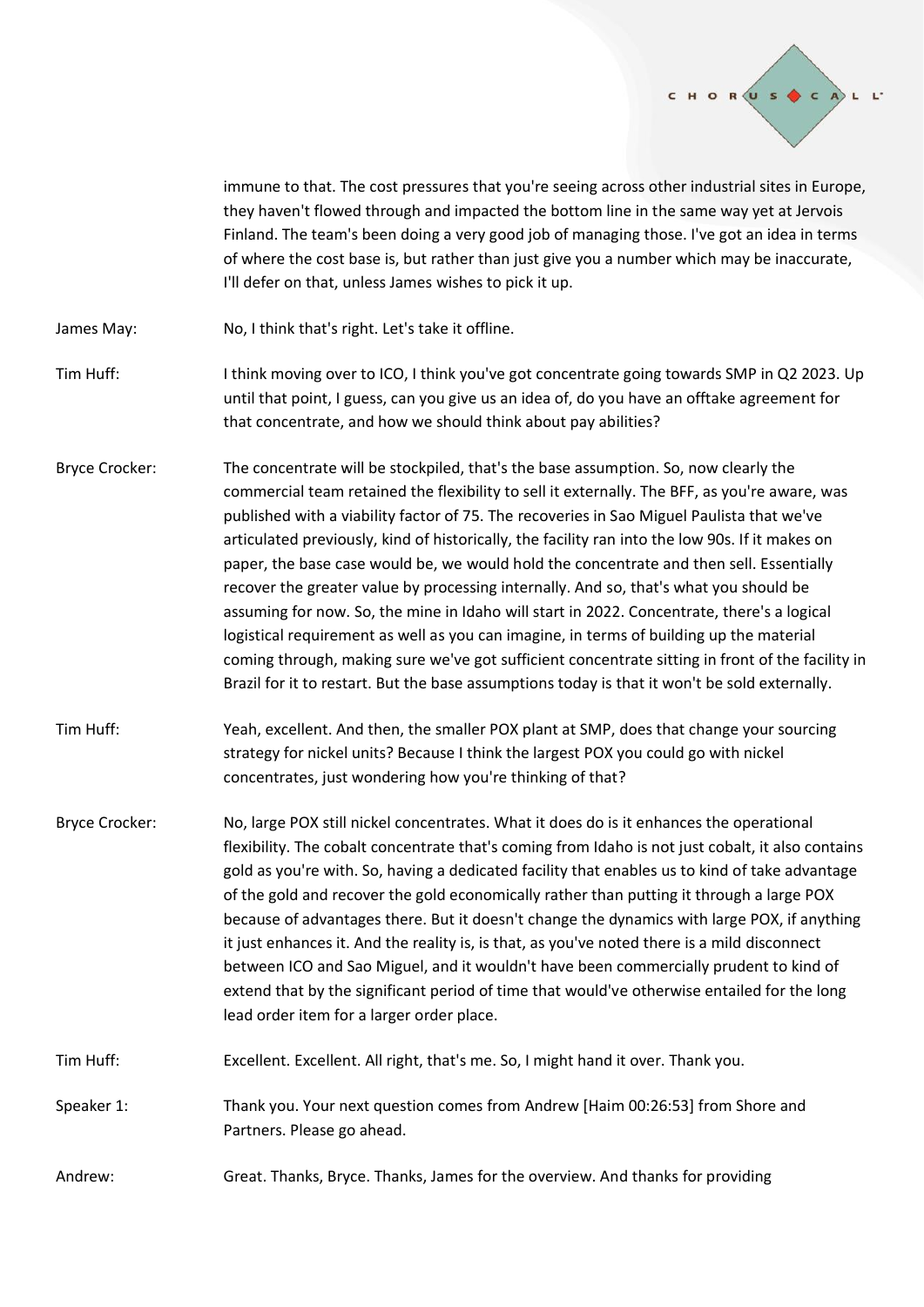

- Andrew: Guidance for '22. I think we're all grappling with how to add a model to these downstream refineries. That's been useful. Just want a question on that. I look at the history of this refinery, and the margins that it's been operating at, the numbers it's generated historically at these sort of curve ball prices and your guidance are 50 to 55. So the midpoint of that's about 11 and a half percent, either the margin at that price. If you look back at 2018, when I think cobalt averaged 34.50 for the year, margins were up in the high teens. I'm just wondering if you can just compare and contrast 2018 to 2022, is there something else transitional going on here that we're not going to get to the higher margins? Or would you expect us to transition up to those as the year stabilises?
- Bryce Crocker: I think there's a couple of points. One, that obviously the carbon hydroxide input costs have a significant impact on the out turn EBITDA. We're currently sitting at around just south at 90% for the spot index. If you look back to 2018, I don't have the figures at hand, but 2018, you would've been 65-70%. So significant Delta on the inbound costs, and I believe 2018 in the first quarter, you also would've had a situation where the prices fell, I think from 2017, or the last quarter of 2017. So the pressures that James has been alluding to with what we're seeing in the fourth quarter this year in a rising price environment, that inverses in a falling price environment. So you would've also had a mild kicker in 2019 from that. But the largest impact would've been related to the input pricing of carbon hydroxide.
- Andrew: Yeah. Great. Well, Bryce what would you consider as mid cycle stable capability on the K lot hydroxide?
- Bryce Crocker: And I think if you look historically, it's been around the 70% level to be frank. I mean, we've published some of the work that we've done internally, we use 75. I think that there's a general expectation that the current level is high, but it's obviously high for a reason because of the pull on demand and some of the logistical issues coming out of the DRC. But if you inverse the situation and obviously we've got a reasonable idea on this from our background, not many people put in a 90% payable into a hydroxide investment into the DRC, it's a reasonable assumption on the other side of the equation.
- Andrew: And to be clear that the guidance you've given is 50 to 55 that assumes 90% capability stable through the year.
- Bryce Crocker: It assumes that for the index. If you go back to the equity raise guidance, we provided information at that time, just around what the contractual book looked like on the supply side, if that doesn't assume that the index is at the current level of 89%.
- Andrew: Yeah. Okay, great. Thanks. And question on ICO in, I think it was November last year, late November, you made a release talking about some delays in the camp commissioning, and that might have an impact on productivity through the winter to keep the workforce safe. And I think at the time we were a little concerned that was going to delay Idaho, but it looks like that hasn't. But has there been any impact from that? Or what are you thinking in terms of the costs or the final budgets for ICO?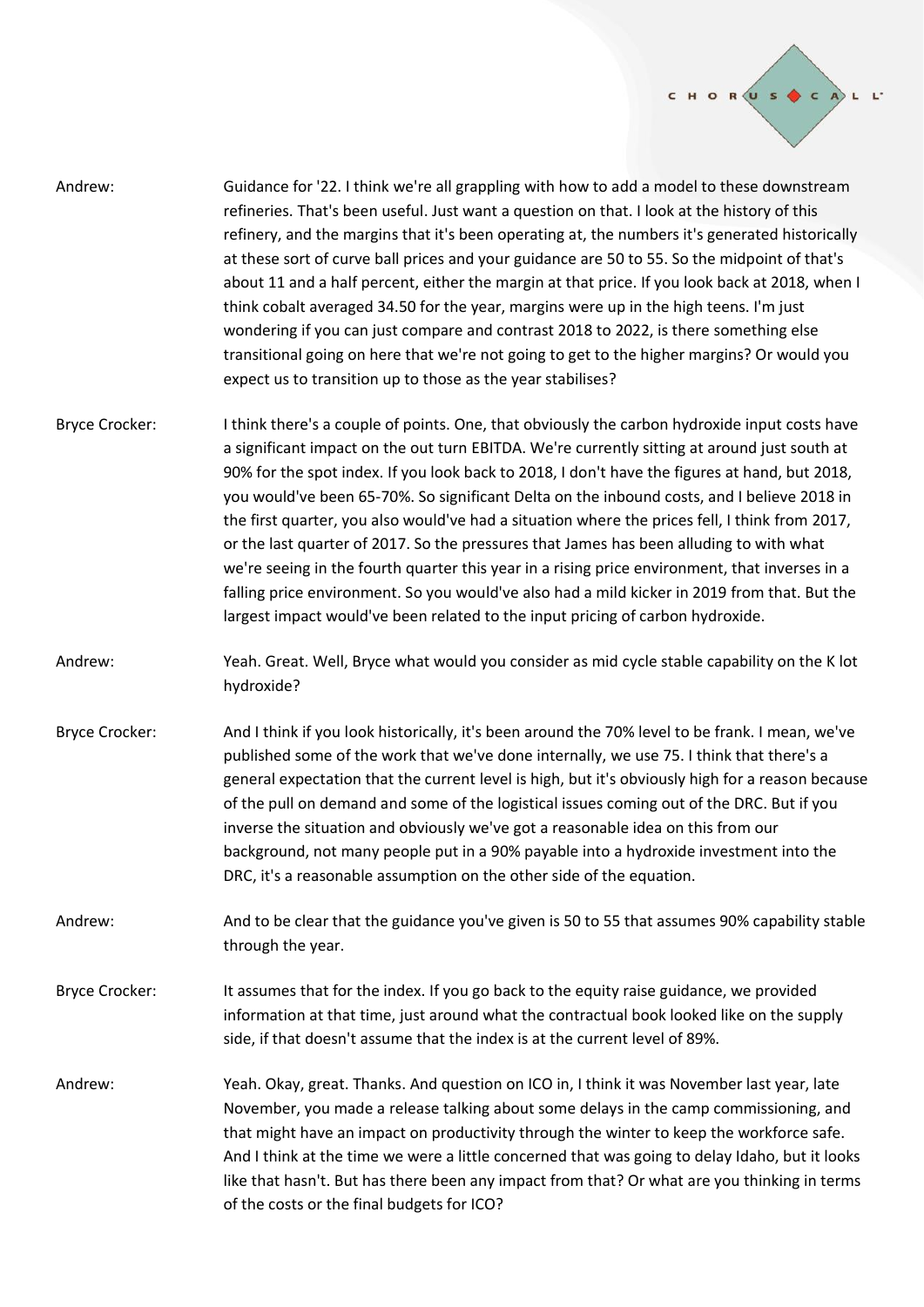

- Bryce Crocker: No, there has been an impact because that underpinned the December update. So we're worried about 92. It was updated to 99. Now, January, as I said, the weather was extremely good. So, I guess as the team went back, and I also looked at revising the capital. They put in a lot more snow days and we're working at a very moderate pace up there to ensure worker safety when the camp is delayed. And then clearly we would far rather have a camp operating up on site during this period of year than not. It's not going to be operational until April, but that's all baked in and included in the revised capital forecast. And the capital will be operational later in the year.
- Andrew: That's great. And I certainly agree 50 to 55 EBDA at Finland, certainly underwrites the price you paid for the assets. So you've primed that acquisition that very, very well. I'll pass it over to anyone else. Thanks Bryce. Thanks James.
- James May: Thanks Andrew.
- Speaker 2: Thank you. Your next question comes from Fredrik Stene from Clarkson's Platou Securities. Please go ahead.
- Fredrik Stene: Hey guys, Frederick here. Congratulations on another quarter on the progress you're making across your assets here. A quick one for me, since many of the themes have been touched upon already, but just for your working capital and inventory in Finland, you're guiding I believe 6,000 tonnes, for 2022 sales volume. Do you think there is any quite volume risk or risk either on the upside or downside as to how that's going to impact working capital through the year, if you're selling less than what given the current price environment?
- Bryce Crocker: James, would you like to handle that?
- James May: Yeah, sure. Look, I would say there will be an impact on working capital if you sell more year on year then you'd expect an incremental increase in your working capital holdings, but on a relative basis, it's likely not material in terms of the impact overall. Really what we see in terms of driving working capital is that we target holding a target level of inventory days sort of through the cycle. And what we tend to see is that really the dominant factor that drives working capital up all day is through the copper price because of the business model whereby we're purchasing copper hydroxide units that ultimately linked to the copper price and that price differentiates.
- Fredrik Stene: Thanks and I appreciate the overview that they've given and the [inaudible 00:33:16] on the presentation here too. Get my head around that dynamic. Just in terms of inventory coverage, it seems like you have just north of 100 days. Is that what you think is required to keep operations running at a normal pace? Or would you be willing to increase or decrease that depending on market strength or weakness?
- James May: Should I tackle that one, Bryce?